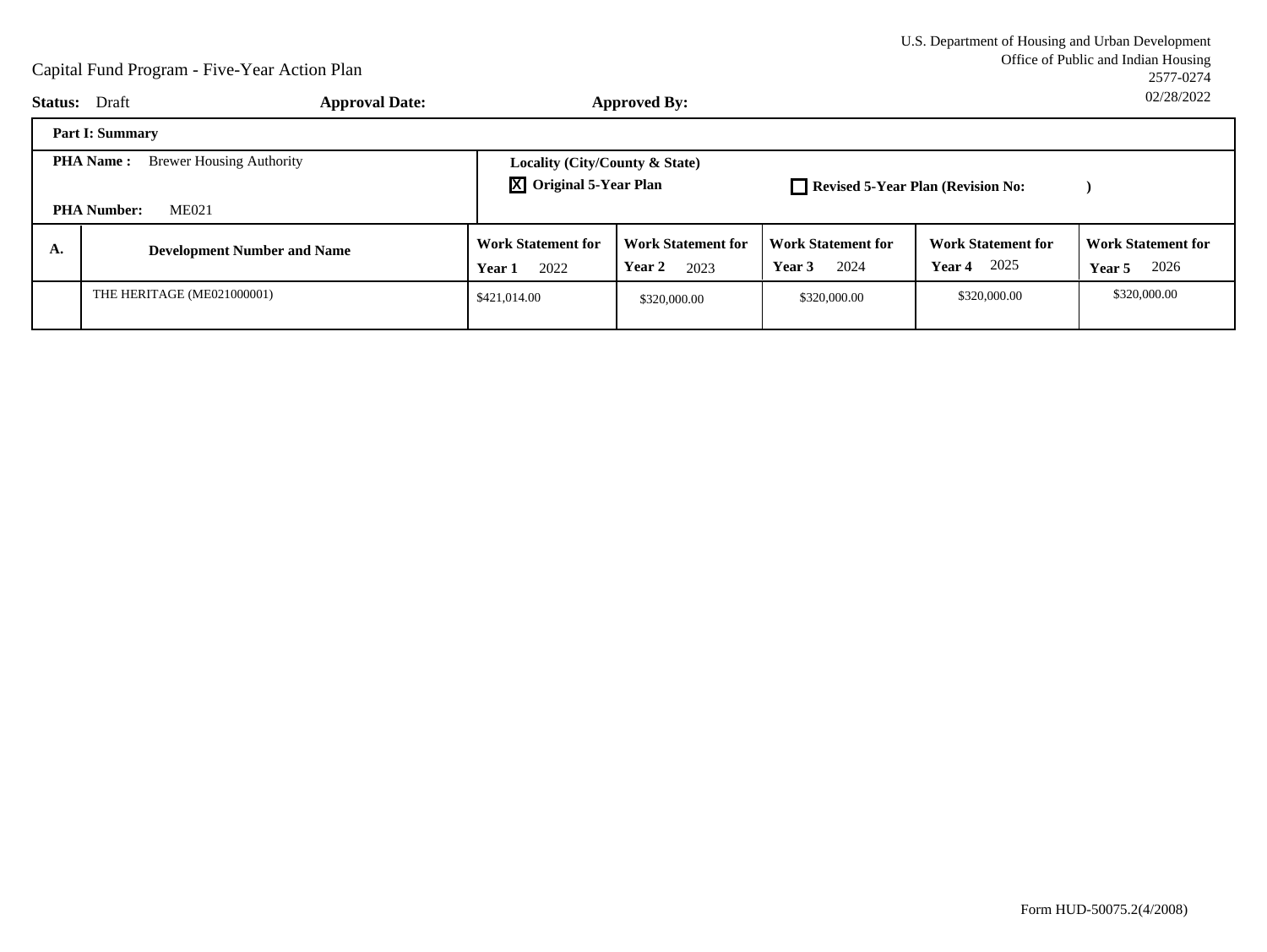h

| Part II: Supporting Pages - Physical Needs Work Statements (s) |                                                                                                                                                                                                                                |                                                                                              |          |                       |  |  |
|----------------------------------------------------------------|--------------------------------------------------------------------------------------------------------------------------------------------------------------------------------------------------------------------------------|----------------------------------------------------------------------------------------------|----------|-----------------------|--|--|
|                                                                | Work Statement for Year 1<br>2022                                                                                                                                                                                              |                                                                                              |          |                       |  |  |
| <b>Identifier</b>                                              | <b>Development Number/Name</b>                                                                                                                                                                                                 | <b>General Description of Major Work Categories</b>                                          | Quantity | <b>Estimated Cost</b> |  |  |
|                                                                | THE HERITAGE (ME021000001)                                                                                                                                                                                                     |                                                                                              |          | \$421,014.00          |  |  |
| ID0011                                                         | Administrative (Administration (1410)-Salaries)                                                                                                                                                                                | Admin and Maint wage and benefits                                                            |          | \$42,000.00           |  |  |
| <b>ID0012</b>                                                  | Operations (Operations (1406))                                                                                                                                                                                                 | Operations of BHA                                                                            |          | \$80,000.00           |  |  |
| <b>ID0027</b>                                                  | Update Bathrooms for Norumbeaga Park I and II(Dwelling Unit-Interior (1480)-Bathroom Counters<br>and Sinks, Dwelling Unit-Interior (1480)-Bathroom Flooring (non cyclical), Dwelling Unit-Interior<br>(1480)-Tubs and Showers) | Complete Bathroom updates, vanity, tubs, showers, toilets for Norumbeaga Park<br>I, II & III |          | \$25,000.00           |  |  |
| <b>ID0033</b>                                                  | Replace Concrete Steps Front and Rear - Scattered Sites(Dwelling Unit-Exterior (1480)-Exterior<br>Stairwells - Fire Escape)                                                                                                    | Replace Concrete Steps at 139 & 149 Church Street                                            |          | \$20,000.00           |  |  |
| <b>ID0034</b>                                                  | Repave Parking Lots Scattered Sites(Dwelling Unit-Site Work (1480)-Parking)                                                                                                                                                    | Repave Parking Lots at all Scattered Sites                                                   |          | \$30,000.00           |  |  |
| ID0039                                                         | Replace Exterior Freeze Board and Trim (Dwelling Unit-Exterior (1480)-Siding)                                                                                                                                                  | 100, 200, 300, 400 & 500 buildings at E. Charles Dartnell Apartments                         |          | \$40,000.00           |  |  |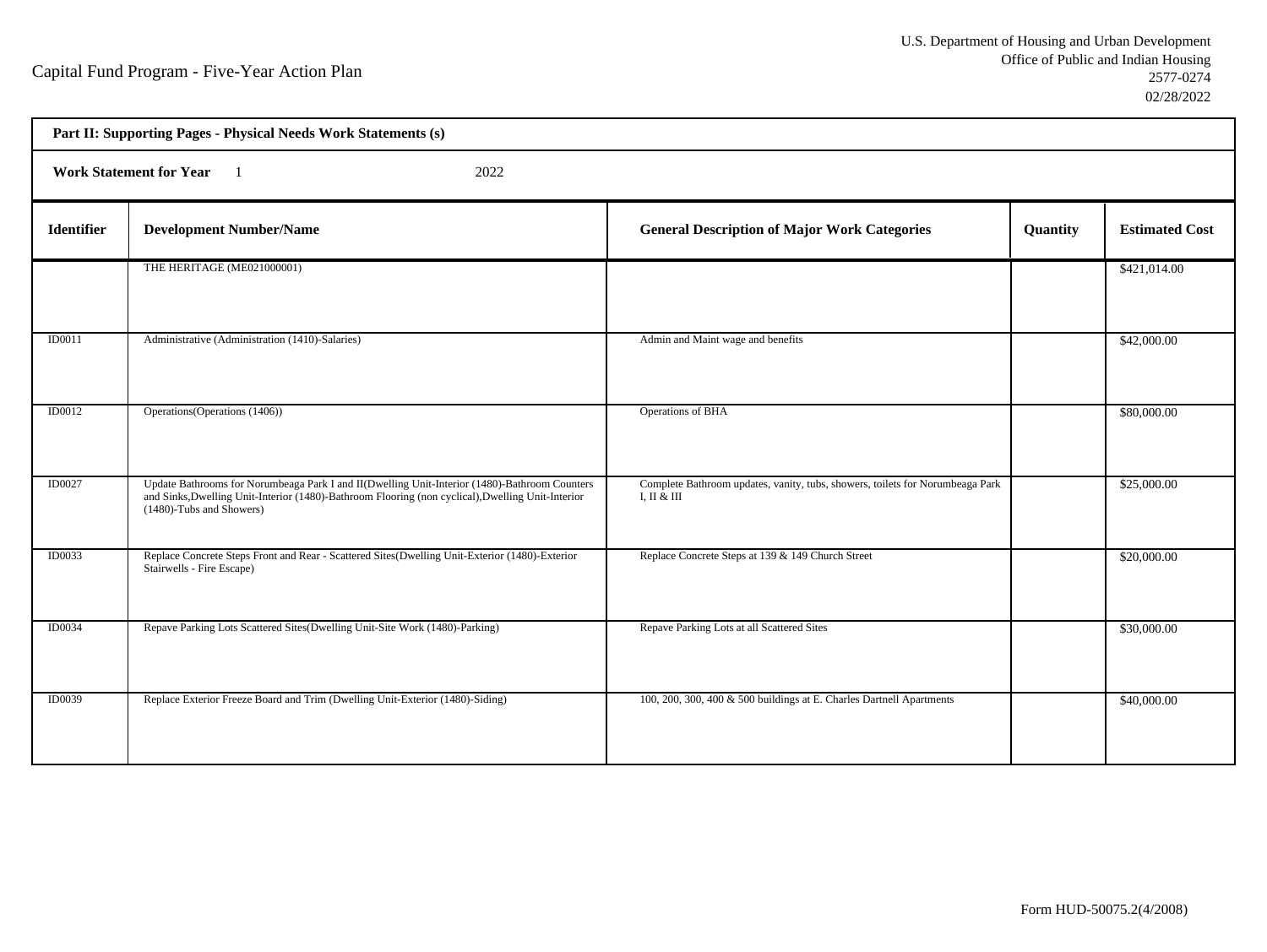|                   | Part II: Supporting Pages - Physical Needs Work Statements (s)             |                                                                 |          |                       |  |  |
|-------------------|----------------------------------------------------------------------------|-----------------------------------------------------------------|----------|-----------------------|--|--|
|                   | <b>Work Statement for Year</b><br>2022                                     |                                                                 |          |                       |  |  |
| <b>Identifier</b> | <b>Development Number/Name</b>                                             | <b>General Description of Major Work Categories</b>             | Quantity | <b>Estimated Cost</b> |  |  |
| ID0043            | Replace Roof 25 Chamberlain St(Dwelling Unit-Exterior (1480)-Roofs)        | Replace Roof 25 Chamberlain St - Scattered Sites                |          | \$8,000.00            |  |  |
| <b>ID0049</b>     | Replace Screen Doors(Dwelling Unit-Exterior (1480)-Exterior Doors)         | Norumbega Park I, II, III<br><b>Scattered Sites</b>             |          | \$57,046.00           |  |  |
| <b>ID0058</b>     | Replace Exterior Water Spigot(Non-Dwelling Exterior (1480)-Other)          | Replace Exterior Water Spigot<br>Heritage and Dartnell          |          | \$9,954.00            |  |  |
| <b>ID0059</b>     | Replace Stair Treads(Dwelling Unit-Interior (1480)-Flooring (non routine)) | Norumbega Park and Scattered Sites 54 Units and Common Hallways |          | \$109,014.00          |  |  |
|                   | Subtotal of Estimated Cost                                                 |                                                                 |          | \$421,014.00          |  |  |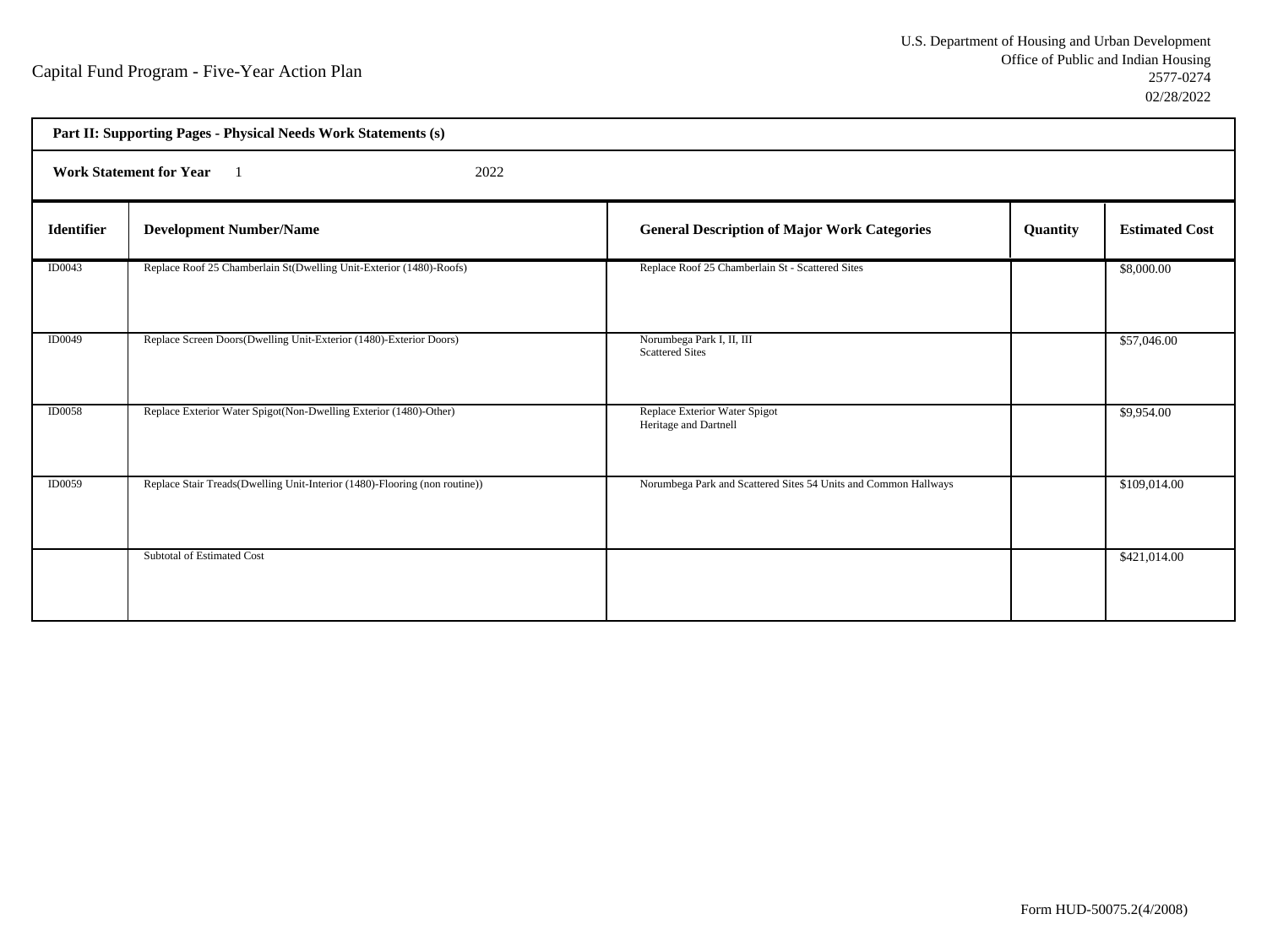| Part II: Supporting Pages - Physical Needs Work Statements (s) |                                                                                |                                                                       |          |                       |  |
|----------------------------------------------------------------|--------------------------------------------------------------------------------|-----------------------------------------------------------------------|----------|-----------------------|--|
|                                                                | Work Statement for Year 2<br>2023                                              |                                                                       |          |                       |  |
| Identifier                                                     | <b>Development Number/Name</b>                                                 | <b>General Description of Major Work Categories</b>                   | Quantity | <b>Estimated Cost</b> |  |
|                                                                | THE HERITAGE (ME021000001)                                                     |                                                                       |          | \$320,000.00          |  |
| <b>ID0014</b>                                                  | Administration (Administration (1410)-Salaries)                                | Admin and maint wage and benefits                                     |          | \$32,000.00           |  |
| ID0023                                                         | Replace Kitchen Cabinets (Dwelling Unit-Interior (1480)-Kitchen Cabinets)      | Replace Kitchen Cabinets at Scattered Sites                           |          | \$30,000.00           |  |
| ID0024                                                         | Replace Vinyl Siding (Dwelling Unit-Exterior (1480)-Siding)                    | Replace vinyl siding at 19B and 25 Chamberlain Street Scattered Sites |          | \$18,000.00           |  |
| <b>ID0026</b>                                                  | Replace Heritage Exterior Doors (Dwelling Unit-Exterior (1480)-Exterior Doors) | Replace 100 Exterior Doors                                            |          | \$40,000.00           |  |
| <b>ID0030</b>                                                  | Replace all flooring (Dwelling Unit-Interior (1480)-Flooring (non routine))    | <b>Scattered Sites 20 Units</b>                                       |          | \$34,000.00           |  |
| <b>ID0036</b>                                                  | Operations (Operations (1406))                                                 | <b>Operations BHA</b>                                                 |          | \$80,000.00           |  |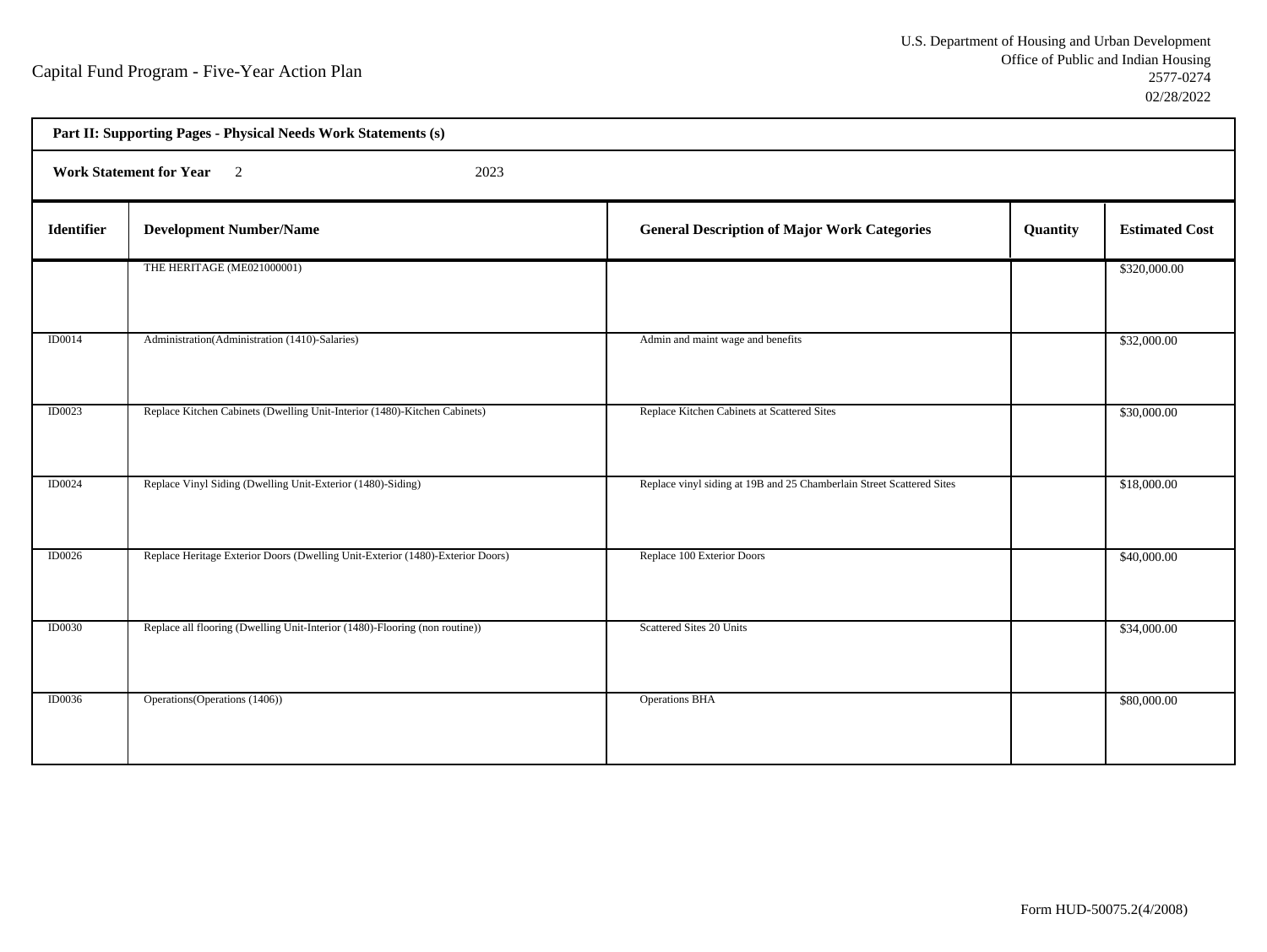|                   | Part II: Supporting Pages - Physical Needs Work Statements (s)                                 |                                                     |          |                       |  |  |
|-------------------|------------------------------------------------------------------------------------------------|-----------------------------------------------------|----------|-----------------------|--|--|
|                   | <b>Work Statement for Year</b> 2<br>2023                                                       |                                                     |          |                       |  |  |
| <b>Identifier</b> | <b>Development Number/Name</b>                                                                 | <b>General Description of Major Work Categories</b> | Quantity | <b>Estimated Cost</b> |  |  |
| <b>ID0038</b>     | Replace Steps and Handrails Exterior(Dwelling Unit-Exterior (1480)-Stairwells - Fire Escapes)  | Heritage 100, 200 and 300 buildings                 |          | \$36,000.00           |  |  |
| <b>ID0044</b>     | Update Fire Alarm System (Non-Dwelling Construction - Mechanical (1480)-Security - Fire Alarm) | Update Fire Alarm System - Heritage                 |          | \$50,000.00           |  |  |
|                   | Subtotal of Estimated Cost                                                                     |                                                     |          | \$320,000.00          |  |  |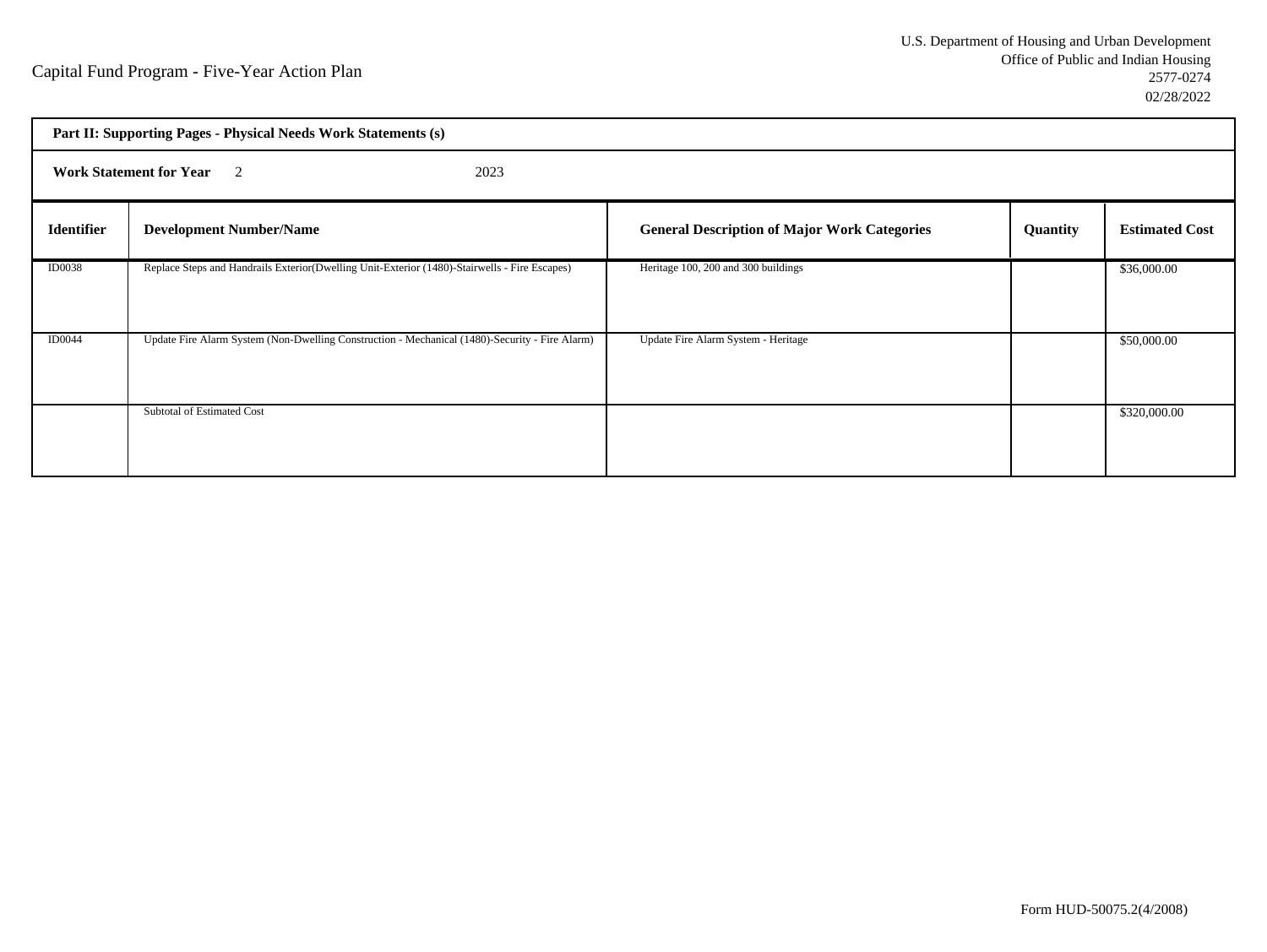h

| Part II: Supporting Pages - Physical Needs Work Statements (s) |                                                                               |                                                     |          |                       |  |  |
|----------------------------------------------------------------|-------------------------------------------------------------------------------|-----------------------------------------------------|----------|-----------------------|--|--|
|                                                                | Work Statement for Year 3<br>2024                                             |                                                     |          |                       |  |  |
| <b>Identifier</b>                                              | <b>Development Number/Name</b>                                                | <b>General Description of Major Work Categories</b> | Quantity | <b>Estimated Cost</b> |  |  |
|                                                                | THE HERITAGE (ME021000001)                                                    |                                                     |          | \$320,000.00          |  |  |
| ID0015                                                         | Administration(Administration (1410)-Salaries)                                | Admin and Maint wage and benefits                   |          | \$32,000.00           |  |  |
| <b>ID0032</b>                                                  | Replace Vinyl Siding (Dwelling Unit-Exterior (1480)-Siding)                   | Replace Vinyl siding at Gerald D Robertson          |          | \$90,174.00           |  |  |
| <b>ID0037</b>                                                  | Operations (Operations (1406))                                                | <b>Brewer Community Center</b>                      |          | \$80,000.00           |  |  |
| ID0053                                                         | Replace Kitchen Cupboards (Dwelling Unit-Interior (1480)-Kitchen Cabinets)    | $21-4$                                              |          | \$60,000.00           |  |  |
| <b>ID0060</b>                                                  | Replace Sidewalks(Dwelling Unit-Site Work (1480)-Asphalt - Concrete - Paving) | Norumbega Park 7 total                              |          | \$57,826.00           |  |  |
|                                                                | Subtotal of Estimated Cost                                                    |                                                     |          | \$320,000.00          |  |  |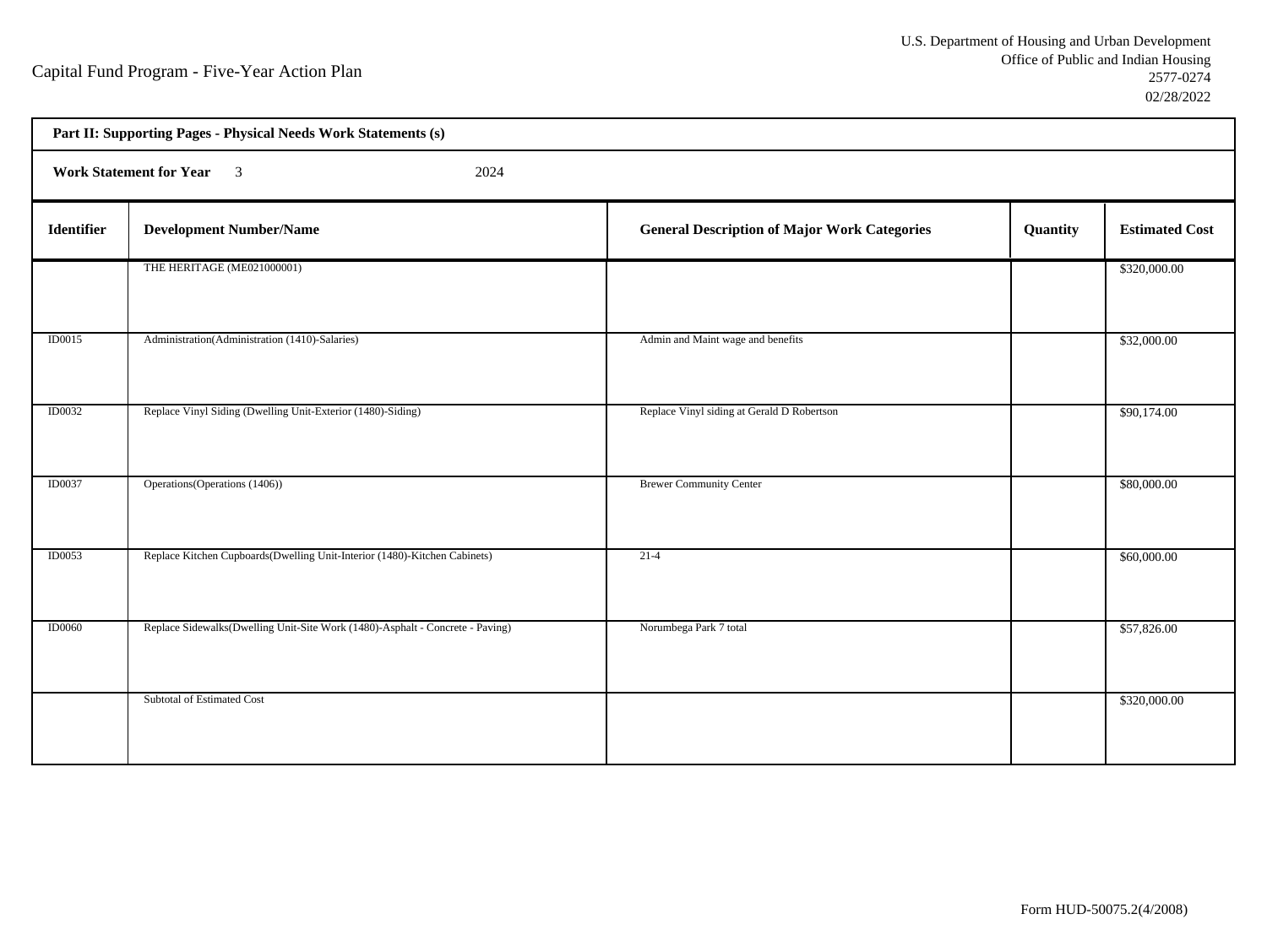h

|                   | Part II: Supporting Pages - Physical Needs Work Statements (s)               |                                                     |          |                       |  |  |
|-------------------|------------------------------------------------------------------------------|-----------------------------------------------------|----------|-----------------------|--|--|
|                   | Work Statement for Year 4<br>2025                                            |                                                     |          |                       |  |  |
| <b>Identifier</b> | <b>Development Number/Name</b>                                               | <b>General Description of Major Work Categories</b> | Quantity | <b>Estimated Cost</b> |  |  |
|                   | THE HERITAGE (ME021000001)                                                   |                                                     |          | \$320,000.00          |  |  |
| <b>ID0029</b>     | Replace Interior Doors (Dwelling Unit-Interior (1480)-Interior Doors)        | Heritage and E. Charles Dartnell                    |          | \$22,200.00           |  |  |
| ID0040            | Replace Vinyl Siding (Dwelling Unit-Exterior (1480)-Siding)                  | Replace Vinyl Siding at Norumbega III               |          | \$61,800.00           |  |  |
| <b>ID0045</b>     | Replace Siding 21-8 Norumbega Park III(Dwelling Unit-Exterior (1480)-Siding) | Replace Siding Norumbega Park III                   |          | \$40,000.00           |  |  |
| <b>ID0047</b>     | Administration Salaries (Administration (1410)-Salaries)                     | <b>Admin and Maint Salaries</b>                     |          | \$32,000.00           |  |  |
| <b>ID0048</b>     | Operations (Operations (1406))                                               | <b>Brewer Community Center</b>                      |          | \$80,000.00           |  |  |
| <b>ID0050</b>     | Replace Kitchen Cupboards (Dwelling Unit-Interior (1480)-Kitchen Cabinets)   | $21-5 & 7$                                          |          | \$66,000.00           |  |  |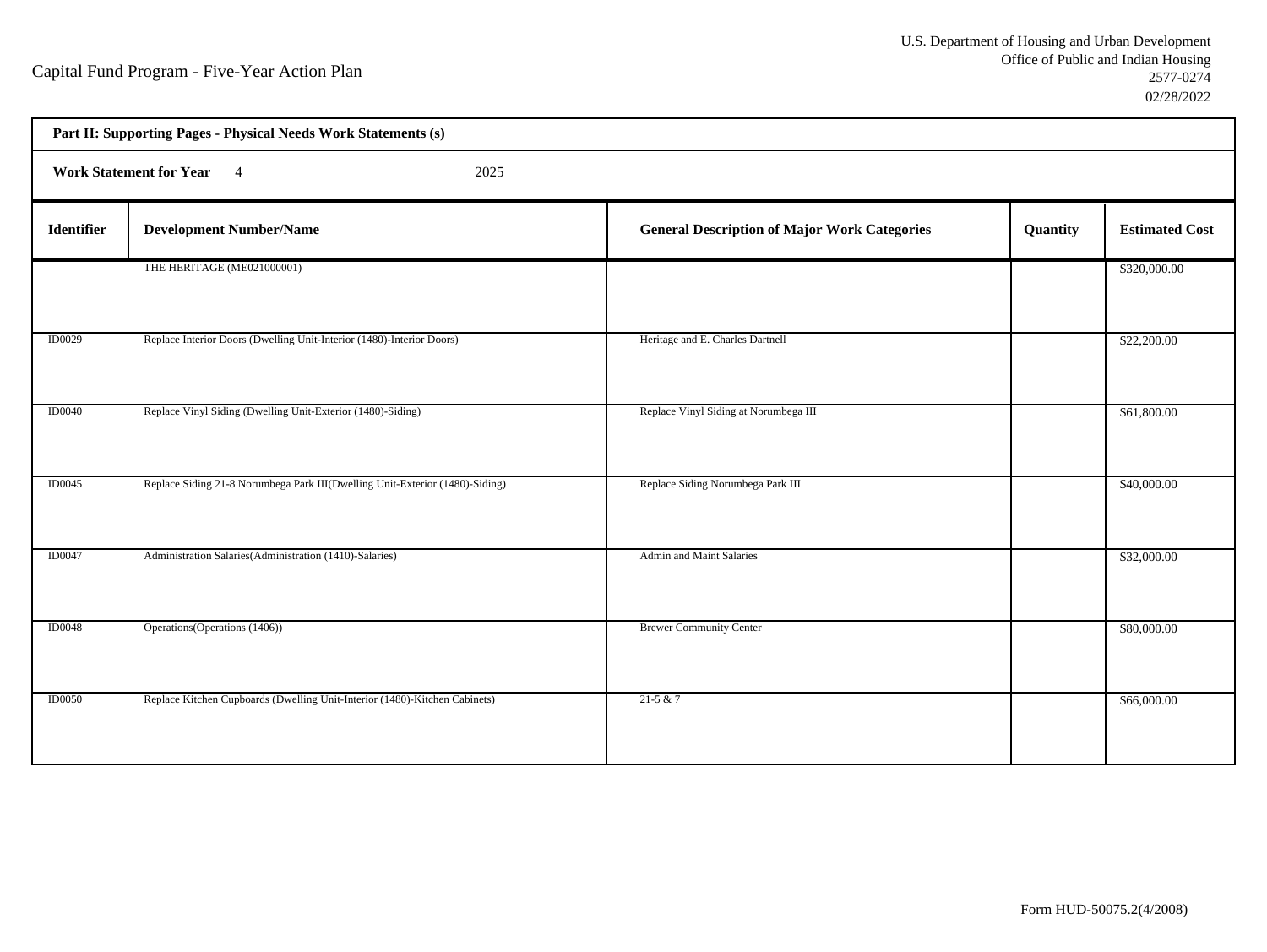|                   | Part II: Supporting Pages - Physical Needs Work Statements (s)              |                                                     |                 |                       |  |  |
|-------------------|-----------------------------------------------------------------------------|-----------------------------------------------------|-----------------|-----------------------|--|--|
|                   | <b>Work Statement for Year</b> 4<br>2025                                    |                                                     |                 |                       |  |  |
| <b>Identifier</b> | <b>Development Number/Name</b>                                              | <b>General Description of Major Work Categories</b> | <b>Quantity</b> | <b>Estimated Cost</b> |  |  |
| ID0061            | Replace Kitchen / Livingroom Ceilings (Dwelling Unit-Interior (1480)-Other) | 10 Units at Norumbega Park 400 & 500 buildings      |                 | \$18,000.00           |  |  |
|                   | Subtotal of Estimated Cost                                                  |                                                     |                 | \$320,000.00          |  |  |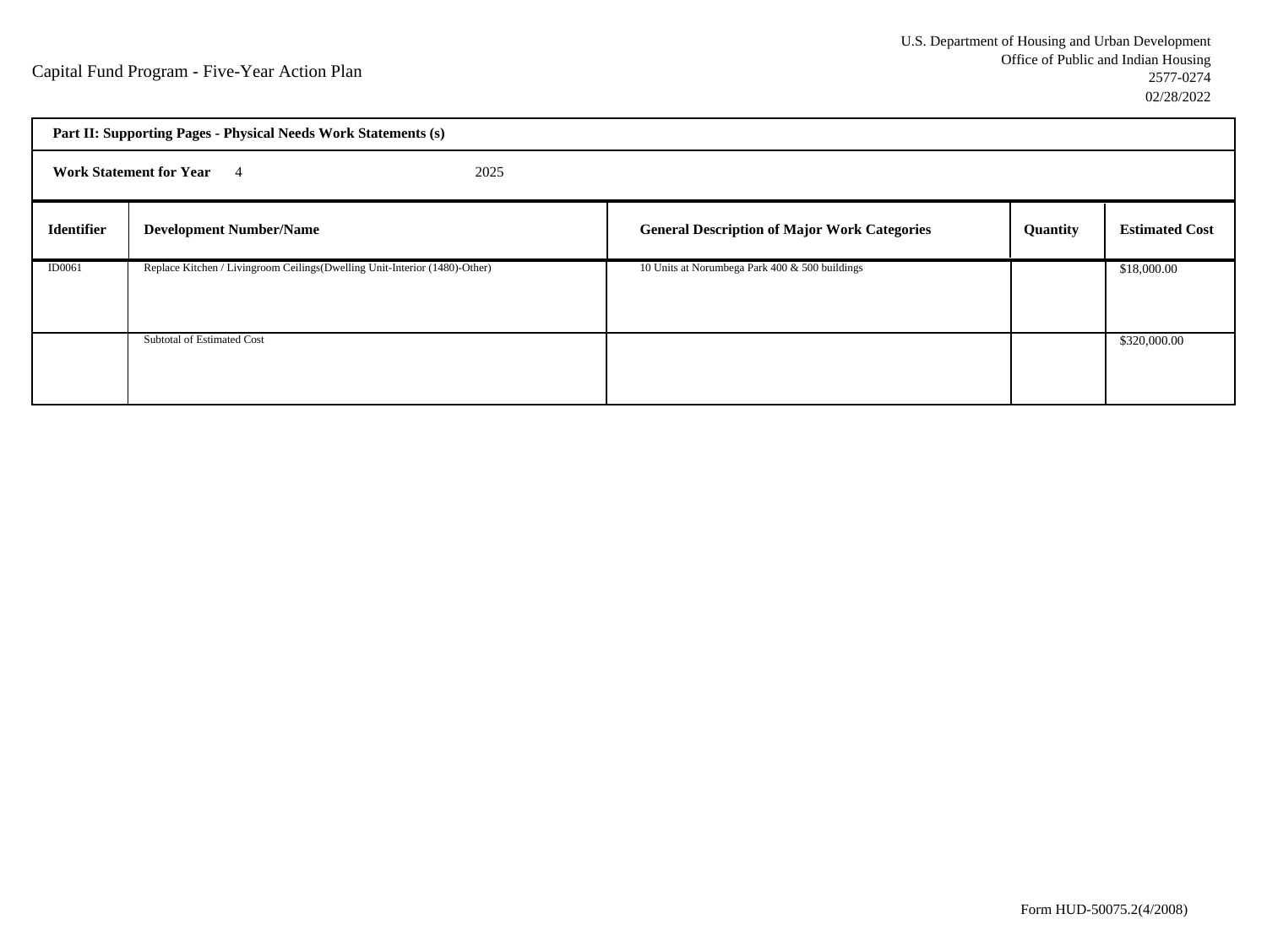| Part II: Supporting Pages - Physical Needs Work Statements (s) |                                                                            |                                                     |          |                       |  |  |
|----------------------------------------------------------------|----------------------------------------------------------------------------|-----------------------------------------------------|----------|-----------------------|--|--|
|                                                                | Work Statement for Year 5<br>2026                                          |                                                     |          |                       |  |  |
| <b>Identifier</b>                                              | <b>Development Number/Name</b>                                             | <b>General Description of Major Work Categories</b> | Quantity | <b>Estimated Cost</b> |  |  |
|                                                                | THE HERITAGE (ME021000001)                                                 |                                                     |          | \$320,000.00          |  |  |
| ID0051                                                         | Replace Back Decks(Dwelling Unit-Exterior (1480)-Decks and Patios)         | Dartnell                                            |          | \$40,000.00           |  |  |
| <b>ID0052</b>                                                  | Replace Gutters(Dwelling Unit-Exterior (1480)-Gutters - Downspouts)        | 21-5 & 341 N Main                                   |          | \$2,000.00            |  |  |
| <b>ID0054</b>                                                  | Replace Windows(Dwelling Unit-Exterior (1480)-Windows)                     | $21-4$                                              |          | \$60,000.00           |  |  |
| ID0055                                                         | Replace Kitchen Cupboards (Dwelling Unit-Interior (1480)-Kitchen Cabinets) | 21-2 100 & 200 buildings                            |          | \$88,000.00           |  |  |
| <b>ID0056</b>                                                  | Admin Salaries (Administration (1410)-Salaries)                            | <b>Admin Salaries</b>                               |          | \$32,000.00           |  |  |
| ID0057                                                         | Operations (Operations (1406))                                             | Operations                                          |          | \$80,000.00           |  |  |